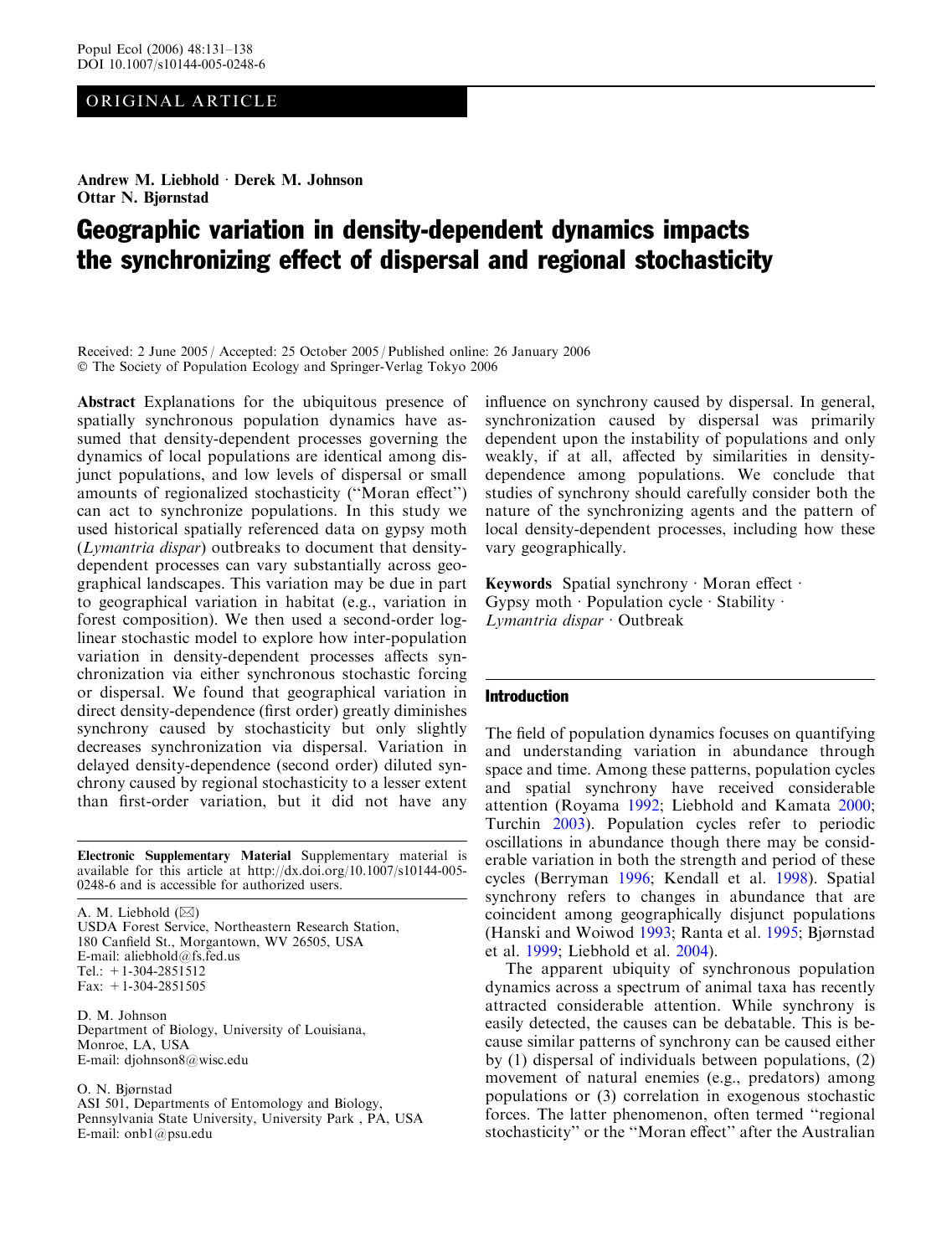statistician who was credited with first recognizing this source of synchrony (Moran [1953\)](#page-7-0), will result from climatic fluctuations impacting (often in a subtle way) the dynamics of populations; analyses of historical weather time series demonstrate that virtually all weather variables are geographically synchronous. Furthermore, this climatic correlation declines with distance in a manner that often resembles the distance-dependent decline in population synchrony of diverse taxa (Koenig [2002](#page-7-0); Liebhold et al. [2004](#page-7-0)).

Substantial theory on spatially synchronous dynamics is centered on how oscillations driven by densitydependent interactions can be spatially synchronized as a result of dispersal or regionalized stochastic forcing (Royama [1992;](#page-7-0) Ranta et al. [1995](#page-7-0); Kendall et al. [2000](#page-6-0); Royama [2005\)](#page-7-0). Moran [\(1953](#page-7-0)) used a stochastic secondorder autoregressive model to represent local population dynamics and showed that any spatial correlation in stochastic forcing would result in synchronization of the dynamics of spatially disjunct populations. In detail, Moran ([1953](#page-7-0)) showed that whenever local dynamics are linear (or 'log-linear') then the synchrony in dynamics would equal the correlation in the stochastic forcing. A key assumption in his analysis was that the densitydependent processes affecting local population growth are identical among the spatially disjunct populations. Such an assumption is inherent in many of the recent investigations of the synchronizing effects of regionalized stochasticity as well as dispersal (Ranta et al. [1995](#page-7-0); Kendall et al. [2000](#page-6-0); Cazelles and Boudjema [2001\)](#page-6-0). However, paralleling the theoretical and empirical inquiries into population synchrony, there are recent studies documenting substantial geographical variation in density-dependent processes (Saitoh et al. [1998;](#page-7-0) Williams and Liebhold [2000](#page-7-0); Tkadlec and Stenseth [2001\)](#page-7-0). Geographic variation in density-dependence will usually result in geographic variation in dynamics, particularly with respect to intensity of outbreaks and periodicity (Henttonen et al. [1992;](#page-6-0) Bjørnstad et al. [1998\)](#page-6-0). These differences in periodicity and dynamics may be expected to affect the tendency of populations to ''phase lock'' (Rosenblum et al. [1996](#page-7-0); Blasius and Stone [2000](#page-6-0)). As a result, such geographical variability may dramatically affect synchronization. Blasius et al. ([1999\)](#page-6-0), using a tritrophic model of multiple patches coupled via dispersal, showed that even in the presence of geographical variation in model parameters, synchronization may still occur but they did not explore the extent to which this geographical variation impacted synchronization.

Motivated by Peltonen et al.'s [\(2002\)](#page-7-0) analysis of spatial variation in gypsy moth dynamics, we investigated how geographical variation in density-dependence impacts spatial synchrony. First, we illustrate geographical variation in density-dependence using historical data on gypsy moth, Lymantria dispar, outbreaks in North America. Next we use theoretical models to explore how variation in density-dependence will mould the synchronizing effects of dispersal and regionalized stochastic forcing.

#### A simple model

We used a stochastic second-order log-linear model to represent population dynamics. Although the dynamics of most populations are inherently nonlinear (Turchin [2003\)](#page-7-0), log-linear models often accurately approximate the stochastic dynamics of many populations (Roughgarden [1975\)](#page-7-0). The model is of the same family as the model that Moran ([1953\)](#page-7-0) introduced to discuss synchronization via regional stochasticity [and this class has recently been used to study synchronization via dispersal (e.g., Barbour [1990;](#page-6-0) Kendall et al. [2000\)](#page-6-0)]. Within this formulation, the dynamics of two populations whose densities in year t are represented by  $X_t$  and  $Y_t$  will be given by:

$$
X_t = X_{t-1} e^{\alpha_1 \log(X_{t-1}) + \alpha_2 \log(X_{t-2}) + \varepsilon_{x,t}},
$$
  
\n
$$
Y_t = Y_{t-1} e^{\beta_1 \log(Y_{t-1}) + \beta_2 \log(Y_{t-2}) + \varepsilon_{y,t}}.
$$
\n(1)

where  $\varepsilon_{x,t}$  and  $\varepsilon_{y,t}$  are random normal deviates with means of zero and standard deviations  $\sigma_X$  and  $\sigma_Y$ , respectively. For log-transformed values, these dynamics translate to the paired second-order autoregressive model:

$$
x_t = a_1 x_{t-1} + a_2 x_{t-2} + \varepsilon_{x,t},
$$
  
\n
$$
y_t = b_1 y_{t-1} + b_2 y_{t-2} + \varepsilon_{y,t},
$$
\n(2)

where  $x = \ln(X)$ ,  $y = \ln(Y)$ ,  $a_1 = \alpha_1 + 1$ ,  $a_2 = \alpha_2$ ,  $b_1 = \beta_1 + 1$ and  $b_2 = \beta_2$ . The parameters  $a_1$  (or  $b_1$ ) and  $a_2$  (or  $b_2$ ) represent the strength of direct (first-order) and delayed (second-order) density-dependent effects on population 1 (or population 2). The first function in Eq. 2 can be rearranged as:

$$
R_{x,t} = \ln(X_t/X_{t-1}) = (x_t - x_{t-1})
$$
  
=  $(a_1 - 1)x_{t-1} + a_2 x_{t-2} + \varepsilon_{x,t}.$  (3)

That is, the change in population 1's density,  $R_{x,t}$ , is linearly related to the log of population density in the current (direct density-dependence) and previous (delayed density-dependence) generations. This secondorder model has been widely used as an approximation of the oscillatory dynamics of a variety of taxa and is known to embrace a diversity of behaviors ranging from periodic oscillations to random walks, etc. (Royama [1992\)](#page-7-0). Figure [1](#page-2-0)a maps the dynamics of the second-order stochastic model under various parameter values [parameters outside of the triangle result in divergent dynamics (Royama [1992\)](#page-7-0)]. Parameter values falling within the upper portion of the triangle result in bounded random-walk dynamics. Inside the arch within the lower portion of the triangle, the dynamics will be periodic (in the presence of stochastic excitation).

## Geographical variation in gypsy moth dynamics

The gypsy moth, *L. dispar*, is a leaf-feeding insect, native to most of temperate Europe and Asia but introduced in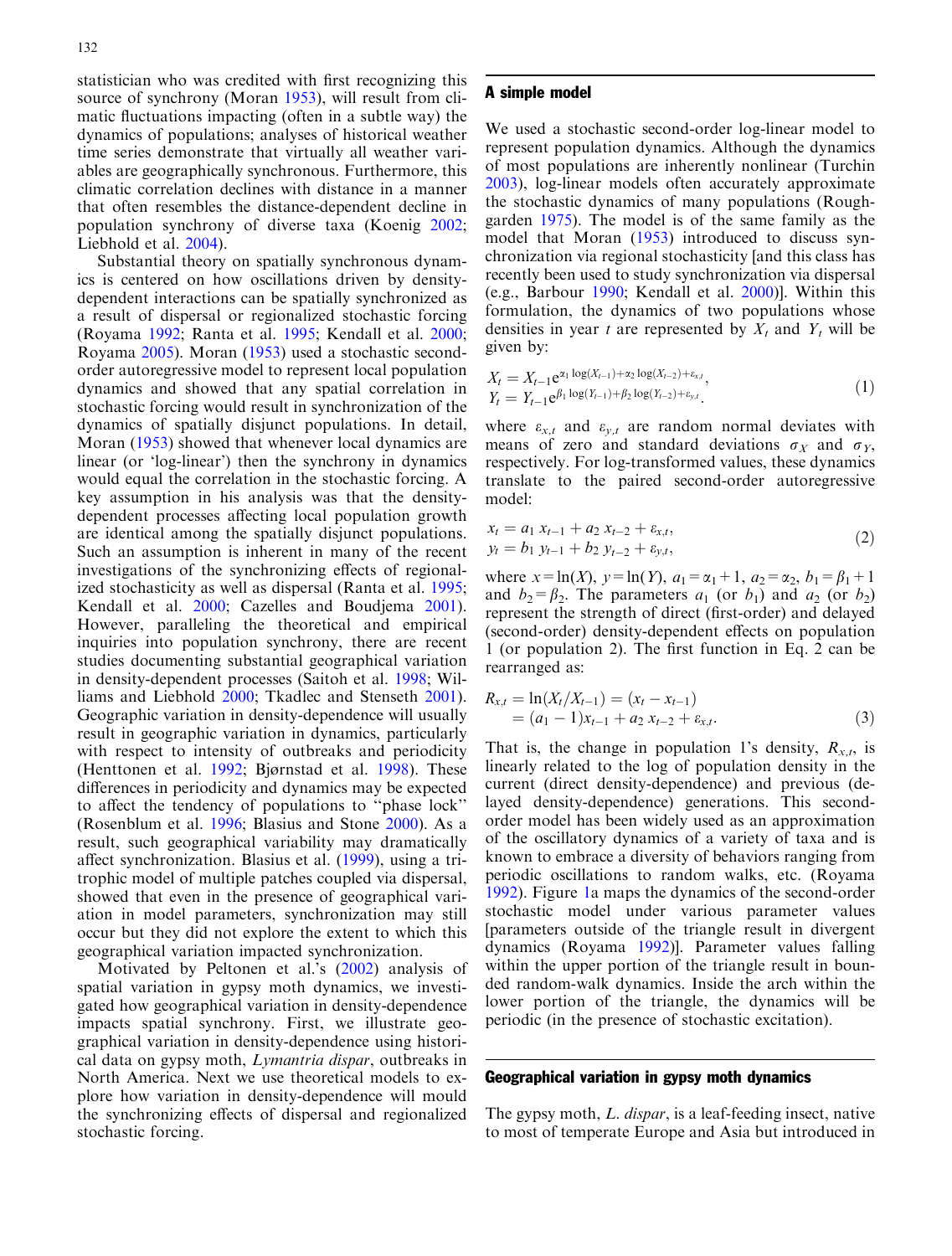<span id="page-2-0"></span>North America. Throughout much of its range, gypsy moth populations exhibit episodic outbreaks; previous analyses indicate a statistical tendency for either a 10- or 5-year periodicity (Johnson et al. [2005](#page-6-0), [2006](#page-6-0)). Furthermore, outbreaks are partially synchronized throughout North America (Williams and Liebhold [1995b;](#page-7-0) Peltonen et al. [2002](#page-7-0)). We fit the second-order log-linear (autoregressive) model to 150 geographically disjunct gypsy moth time series from the northeastern USA. The time series spanned the period 1975–2002 and represented the proportion of land area defoliated in  $25\times25$  km cells. The details of time-series construction from annual aerial survey maps are given in Peltonen et al. ([2002\)](#page-7-0). The 150 locations used here were the most frequently defoliated areas of the northeastern USA during the 1975–2002 interval.

Figure 1b shows the estimated second-order model parameter values mapped in parameter space. Both the first- and second-order parameters exhibited considerable variation. Most parameter values fell within the slow period oscillatory region of parameter space in concordance with the overall 10-year periodicity of these populations, but with significant spatial variation.



Geographic mapping of parameter values (Fig. 2) indicated that values at nearby locations were similar [a detailed statistical analysis of this autocorrelation is presented in Peltonen et al. ([2002](#page-7-0))]. In Fig. 1b, the 150 time series are coded according to the dominant forest type in which the populations were located. These forest types were determined by overlaying time-series locations with a forest-type group map (Eyre [1980\)](#page-6-0). Though there was general overlap in the parameter values among the various forest types, there were some clear trends. For example, populations located in the white pine



Fig. 1a, b Parameter space for the second-order linear model, Eq. 2. a Population behavior in various regions of the parameter space. Gray lines with arrows correspond to the range of parameters explored in simulations. b Parameter values fit to time series of yearly area defoliated by the gypsy moth in individual  $25\times25$  km cells in the northeastern USA, coded by the dominant forest type classified in a map published by Eyre ([1980\)](#page-6-0)

Fig. 2a, b Map showing geographical variation in second-order model parameters fit to time series of yearly area defoliated by the gypsy moth in individual 25·25 km cells in the northeastern US. **a** First-order parameter  $(a_1)$  values. **b** Second-order parameter  $(a_2)$ values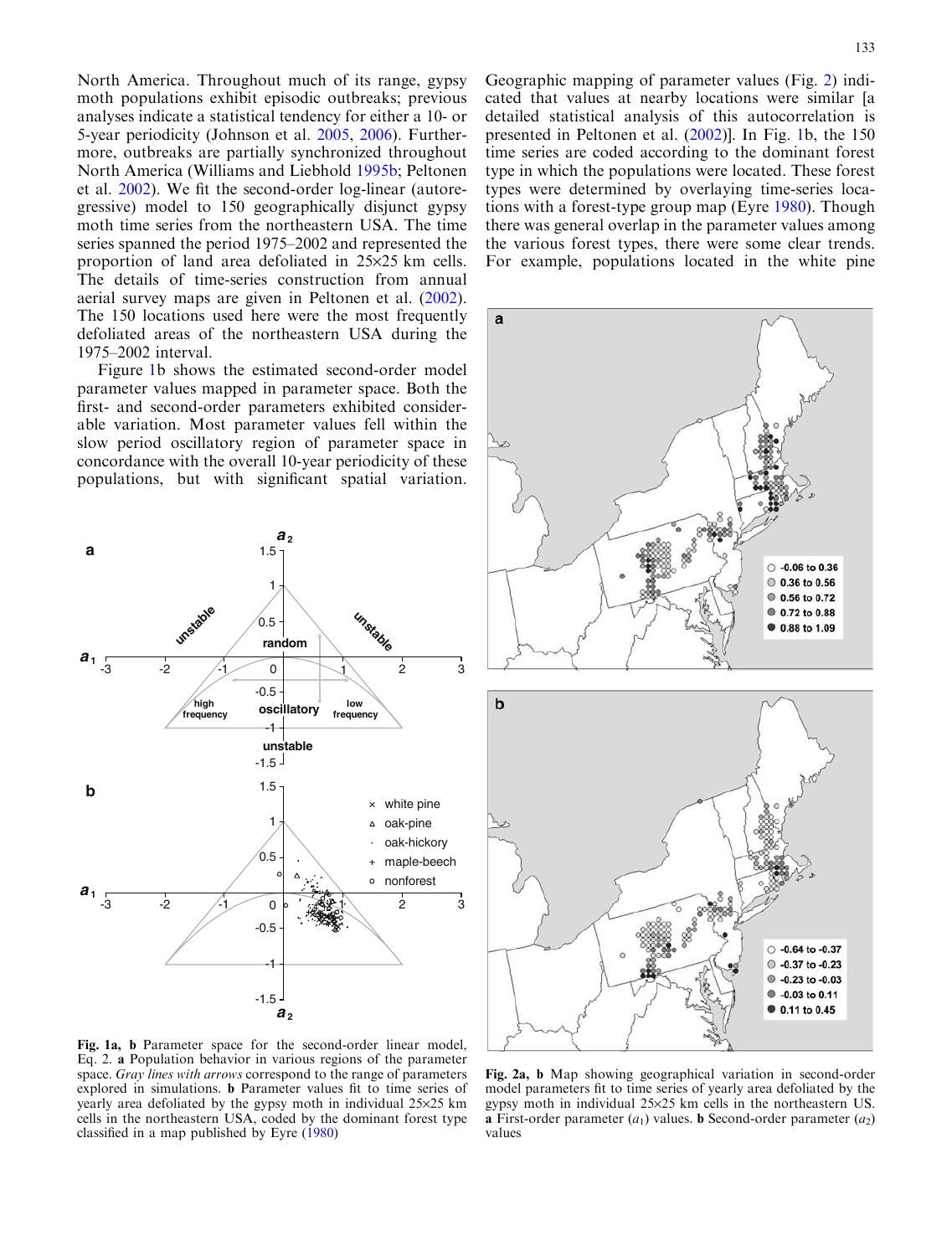<span id="page-3-0"></span>group tended to have low second-order parameter values and may consequently be expected to exhibit more strongly periodic dynamics.

## Synchrony and geographical variation

Given the geographic variation in density-dependence, we ask what is the consequence of this variation on synchronization of populations? The North American gypsy moth has very limited dispersal capabilities (females are flightless). It is therefore natural to consider regional stochasticity to be the crucial determinant of spatial synchrony (Williams and Liebhold [1995b](#page-7-0); Peltonen et al. [2002\)](#page-7-0). Given our time-series analyses, we inquire into how geographical variation in densitydependence affects synchronization through regionalized stochasticity. For generality, we also investigate synchronization through dispersal.

We simulated the dynamics of two linked populations using Eq. 2. First we conducted a series of simulations in which the first-order parameters,  $a_1$  and  $b_1$ , were varied from  $-0.9$  to 1.1 in increments of 0.4 (second-order parameters were held constant at  $a_2 = b_2 = -0.3$ ). Then second-order parameters were varied from  $-0.7$  to 0.3 in increments of 0.2 (first-order parameters were held constant at  $a_1 = b_1 = 0.6$ . These values encompass a portion of the parameter space that represents both periodic and random dynamics in the stochastic secondorder model (Fig. [1a](#page-2-0)) and encompass the range of parameter values observed among North American gypsy moth populations (Fig. [1](#page-2-0)b). For each parameter combination, populations were initiated out-of-phase and then simulated for 500 generations. The stochastic term,  $\varepsilon_t$ , was simulated as a random normal deviate with mean=0, standard deviation  $\sigma$ =0.5, and the correlation between  $\varepsilon_{x,t}$  and  $\varepsilon_{y,t}$  fixed at 0.5. For such parameters, Moran's theorem provides the baseline correlation of 0.5 between populations with identical dynamics. We used the final 100 generations of each simulation to calculate periodograms (to quantify patterns of periodicity) and measure synchrony, using the Pearson correlation coefficient, between the two series. Each parameter combination was replicated 500 times, and results were summarized as averages across these replicates.

As described above, simulations incorporated a Moran effect in that  $\varepsilon_{x,t}$  and  $\varepsilon_{v,t}$  were correlated (50%). In order to simulate the effect of parameter variation when synchronization occurred via dispersal, we replicated all simulations with  $\varepsilon_{x,t}$  and  $\varepsilon_{y,t}$  uncorrelated, but with a constant 10% transfer of individuals between populations each generation. Synchrony was always measured directly following the dispersal step in simulations.

As according to theory (Fig. [1a](#page-2-0)), first-order parameter values  $(a_1, b_1)$  greatly influenced the period of oscillations in the simulated series (online supplementary Fig. 1). Oscillations had dominant frequencies of around 0.45 (period $\approx$ 2) when  $a_1 = -0.9$  and dominant frequencies around 0.1 (period $\approx$ 10) when  $a_1 = 0.7$ .

Obviously, when both populations were governed by identical parameter values (i.e.,  $a_1 = b_1$ , the diagonal cells in online supplementary Fig. 1) their spectra were identical, and as parameters diverged, the two populations exhibited divergent spectra and different dominant frequencies. Also, when first-order parameters were identical, the synchrony of the two populations mirrored Moran's theorem (50%: the same level as correlation between  $\varepsilon_{x,t}$  and  $\varepsilon_{y,t}$ ) but when the parameters increasingly differed, the level of synchrony eroded to zero (Fig. 3).

The parameter map (Fig. [1a](#page-2-0)) shows how the secondorder parameter is inversely related to the strength of the periodicity. The online supplementary material (Fig. 2) illustrates this. The synchrony was greatest when second-order parameters were identical (diagonal of Fig. [4\)](#page-4-0) and diminished as parameter values diverged. However, this effect was not as strong as the effect of variation in first-order parameters. Thus, it appears that the Moran effect is more sensitive to variation in first-order parameters than it is to variation in second-order parameters.

Interestingly, the impact of geographical variation in density-dependence on synchronization was quite different for dispersal-driven systems. As for environmental correlation, differences in first-order parameters led to spectra with divergent periods (online supplementary Fig. 3) and diminished synchrony (Fig. [5](#page-4-0)). However, this decrease in synchrony was much less than in populations synchronized via regional stochasticity (Fig. 3).



Fig. 3 Surface depicting synchrony (correlation) between time series of populations  $a$  and  $b$  simulated with various values of the first-order parameter in a second-order linear stochastic model (Eq. 2) under regional stochasticity. (Standard deviation of  $\varepsilon_t$ ,  $\sigma=0.5$ , correlation between  $\varepsilon_{x,t}$  and  $\varepsilon_{y,t}$  was 50%; second-order parameters  $a_2 = b_2 = -0.8$ )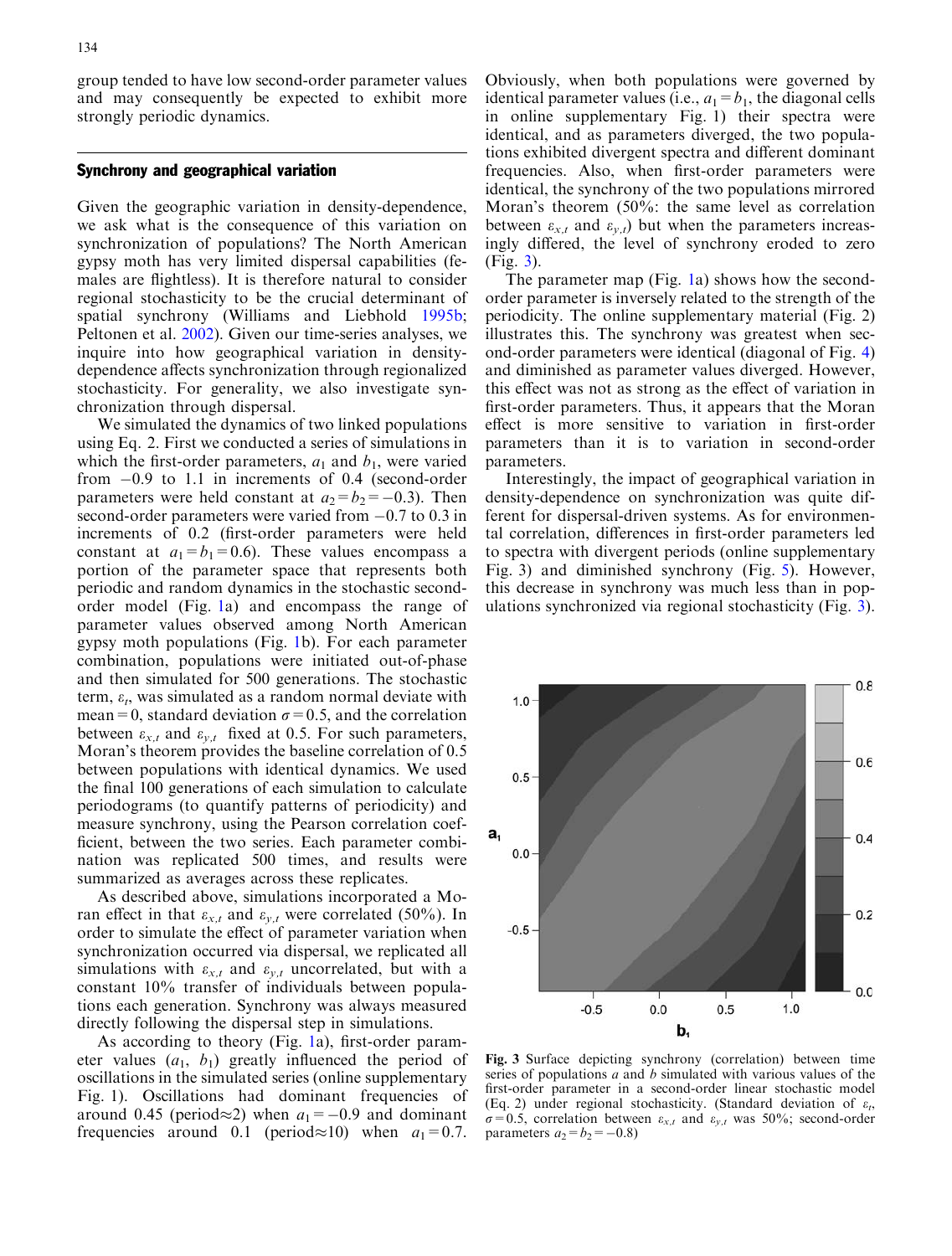<span id="page-4-0"></span>

Fig. 4 Surface depicting synchrony (correlation) between time series of populations a and b simulated with various values of the second-order parameter in a second-order linear stochastic model (Eq. 2) under regional stochasticity. (Standard deviation of  $\varepsilon_t$ ,  $\sigma$ =0.5, correlation between  $\varepsilon_{x,t}$  and  $\varepsilon_{y,t}$  was 50%; first-order parameters  $a_1 = b_1 = 0.2$ )

Comparing dispersal and regional stochasticity, the effect of variability in second-order parameters was even more divergent. Variability in second-order parameters had no discernable effect on synchronization via dispersal (Fig. 6) even though it did dilute synchrony among populations subjected to the Moran effect (Fig. 4). The finding that populations with different second-order parameters were as synchronous as populations with identical second-order parameters is surprising given that this causes conspicuous divergence of the spectra (online supplementary Fig. 4).

While it is evident from Fig. 6 that differing secondorder parameters did not cause two populations linked via dispersal to be less synchronous than when they had identical parameters, the figure does show that synchrony was greatest when both populations had either low or high second-order parameter values. This trend is also seen in extreme values of the first-order parameters (Fig. 5), but it is never evident in populations synchronized via regional stochasticity (Figs. [3,](#page-3-0) 4).

#### **Discussion**

Synchronization of disjunct populations through dispersal is well documented. So also is the ''Moran effect,'' in which populations governed by identical densitydependent mechanisms will tend to synchronize when influenced by regionalized stochastic effects. However, in the real world, geographically disjunct populations are often regulated by ''non-identical'' patterns of densitydependent feedbacks: spatial heterogeneity is pervasive in natural environments, and this can often lead to geographic variation in intrinsic dynamics (Bjørnstad et al. [1995,](#page-6-0) [1998;](#page-6-0) Tkadlec and Stenseth [2001\)](#page-7-0). The effect





Fig. 5 Surface depicting synchrony (correlation) between time series of populations  $a$  and  $b$  simulated with various values of the first-order parameter in a second-order linear stochastic model (Eq. 2) with 10% dispersal between populations. (Standard deviation of  $\varepsilon_t$ ,  $\sigma$ =0.5, correlation between  $\varepsilon_{x,t}$  and  $\varepsilon_{y,t}$  was 0%; second-order parameters  $a_2 = b_2 = -0.8$ )

Fig. 6 Surface depicting synchrony (correlation) between time series of populations  $a$  and  $b$  simulated with various values of the second-order parameter in a second-order linear stochastic model (Eq. 2) with 10% dispersal between populations. (Standard deviation of  $\varepsilon_t$ ,  $\sigma=0.5$ , correlation between  $\varepsilon_{x,t}$  and  $\varepsilon_{y,t}$  was 0%; first-order parameters  $a_1 = b_1 = 0.2$ )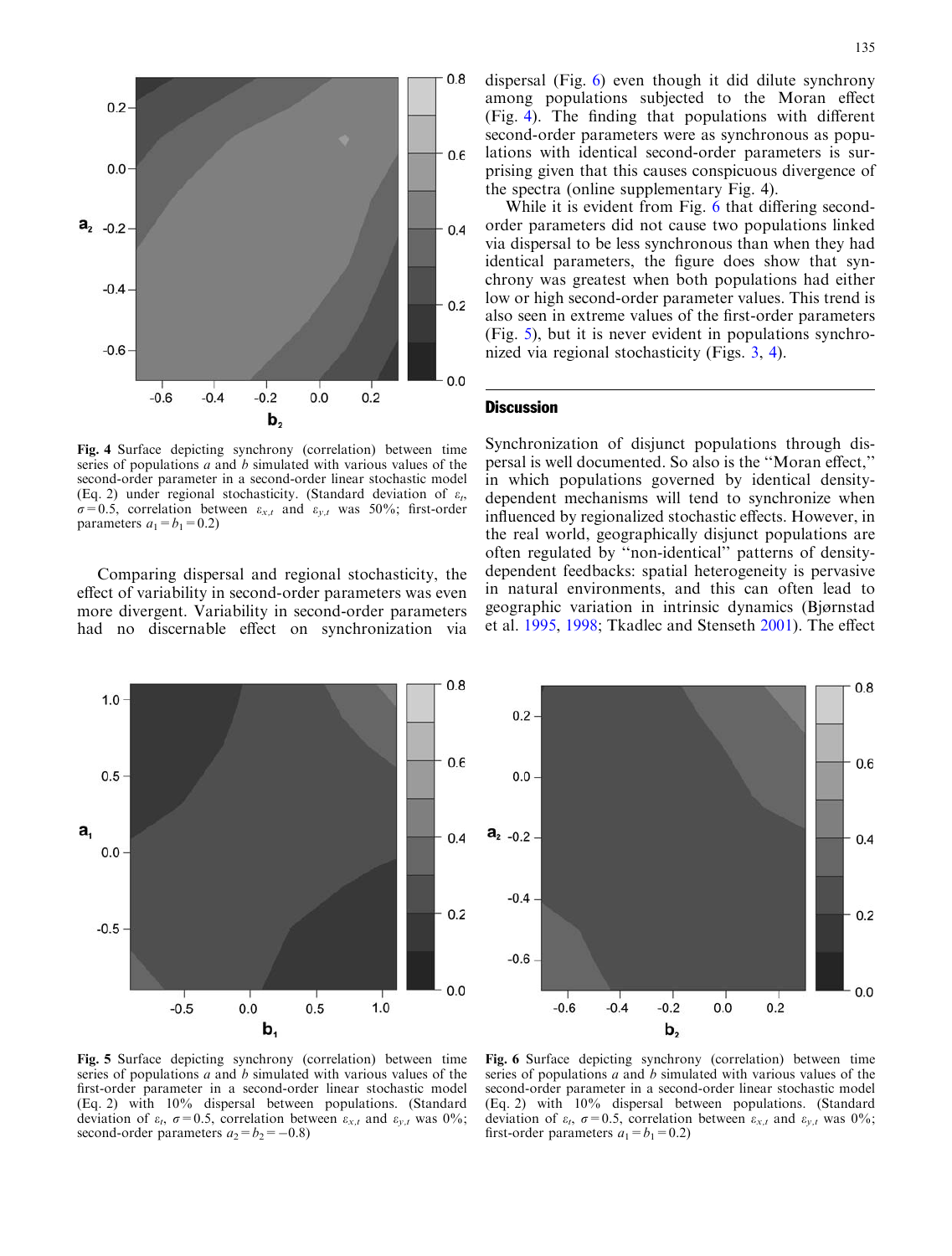on synchrony of such spatial variation is an area that clearly deserves more attention.

The gypsy moth populations discussed here exhibit marked geographical variation in dynamics. The variation is spatially autocorrelated (Peltonen et al. [2002\)](#page-7-0) and associated—at least to some extent—with forest vegetation (Fig. [1](#page-2-0)b), testifying that observed variability is not simply the result of sampling error, but the result of habitat characteristics affecting interactions between the gypsy moth, its hosts, and/or natural enemies. A more extensive analysis of how gypsy moth dynamics are affected by habitat variation is discussed by Johnson ([2006\)](#page-6-0).

Using computational models we found that differences in density-dependent feedbacks among populations led to lower levels of synchrony than expected under Moran's theorem (Figs. [3,](#page-3-0) [4](#page-4-0)). Moreover, synchronization through the Moran effect appears to be more sensitive to variation in direct density-dependence (first-order parameters) than to variation in delayed density-dependence (second-order parameters). The first-order parameter is a determinant of the period of oscillations (as long as parameters are in the cyclic part of the parameter space), while the second-order parameter determines the strength of periodicity (Fig. [1](#page-2-0)a); thus, the finding that variability in first-order parameters more strongly dilutes synchronization than does variability in second-order parameters indicates that variability in oscillation period more strongly impacts synchronization than does variability in periodicity strength.

Given the all-pervasive spatial autocorrelation in habitats and community compositions (Legendre [1993\)](#page-7-0), nearby populations will tend to have similar densitydependent processes (Peltonen et al. [2002\)](#page-7-0) (Fig. [2](#page-2-0)). As a consequence, we may expect greater heterogeneity-induced erosion of the Moran effect among more distantly located populations. Moreover, since climatic correlation tends to decline with distance (Koenig [2002\)](#page-7-0), Moran's theorem alone predicts synchrony to decay with distance even in the absence of variation in densitydependence. The critical message here is that variation in density-dependence among populations should cause synchrony to decline more rapidly with distance than would be expected from environmental correlation alone, and that the details of this divergence depend critically on whether the geographic variation is in the direct or delayed feedbacks. This prediction was confirmed in simulations incorporating variation in densitydependence using linear models fit to gypsy moth data (Peltonen et al. [2002\)](#page-7-0). Our present simulations refine this prediction.

Aanes et al. ([2003\)](#page-6-0) studied time series of three geographically disjunct Svalbard reindeer populations and concluded that populations were synchronized via regional stochasticity; synchrony was diminished by geographic variation in density-dependent dynamics, though they did not explicitly test for this. Ripa and Ives ([2003\)](#page-7-0), as part of a larger study of trophic interactions and synchronization via regional stochasticity, developed equations that predict synchrony between two populations under a Moran effect, corrected for the effect of variable first-order dynamics. They found that variability generally diluted synchronization; our simulations illustrate their conclusion and extend these relationships to the second-order model.

The simulations reported here indicate that there are both similarities and important differences in the way variation in density-dependence affects synchronization via regionalized stochasticity versus dispersal. When direct density-dependence (as measured by first-order parameters of the linear model) varies between populations, differences in the period of oscillations dilute synchronization due to stochasticity, and to a lesser extent, synchronization due to dispersal (Figs. [3](#page-3-0), [5\)](#page-4-0). However, in the case of delayed density-dependence (measured by second-order parameters), variability can cause a slight decrease in synchronization due to regional stochasticity (Fig. [4](#page-4-0)), but variation does not appear to influence synchronization via dispersal (Fig. [6\)](#page-4-0).

Ripa [\(2000](#page-7-0)) explored how parameters of the secondorder linear model affected synchronization induced by dispersal and found that that synchrony increased with increasing instability. Ripa ([2000](#page-7-0)) also demonstrated that instability increases in the parameter space shown in Fig. [1](#page-2-0)a as one moves from the center of the triangle toward the margins. It follows from Ripa's ([2000](#page-7-0)) findings that population instability can be expected to increase at extreme values of the parameter space that we explored (defined by the gray, arrowed lines in Fig. [1a](#page-2-0)). We confirmed this conclusion by calculating the dominant eigenvalues for each set of parameters as described by Royama ([1992\)](#page-7-0). Instability increases with the dominant eigenvalues (Yodzis [1989\)](#page-7-0) and the higher dominant eigenvalues are at the extreme values of  $a_1$  and  $a_2$  (online supplementary Fig. 5). These relationships, thus, explain our finding that synchrony increased with extreme values of either  $a_1$  or  $a_2$  in populations linked via dispersal (Figs. [5](#page-4-0), [6\)](#page-4-0).

The simulations presented here were all based on loglinear population models. However, most real populations are probably inherently nonlinear (Turchin [2003](#page-7-0); Royama [2005\)](#page-7-0). Lande et al. [\(1999](#page-7-0)) used a stochastic nonlinear model to show that synchrony was proportional to the ratio of dispersal rate to the strength of density-dependence, though they only considered direct density-dependent effects. Ranta et al. [\(1997](#page-7-0)) compared synchronization caused by regional stochasticity under a first-order stochastic Ricker model with a similar second-order model, and they found that the second-order model generally produced greater levels of synchrony though they did not explore a large range of parameter values. Subsequently Ripa [\(2000\)](#page-7-0) used linearized stochastic models to arrive at the opposite conclusion: the order of density-dependence had little effect on synchronization. Engen et al. ([2002\)](#page-6-0) used a logistic model to show that variation in carrying capacity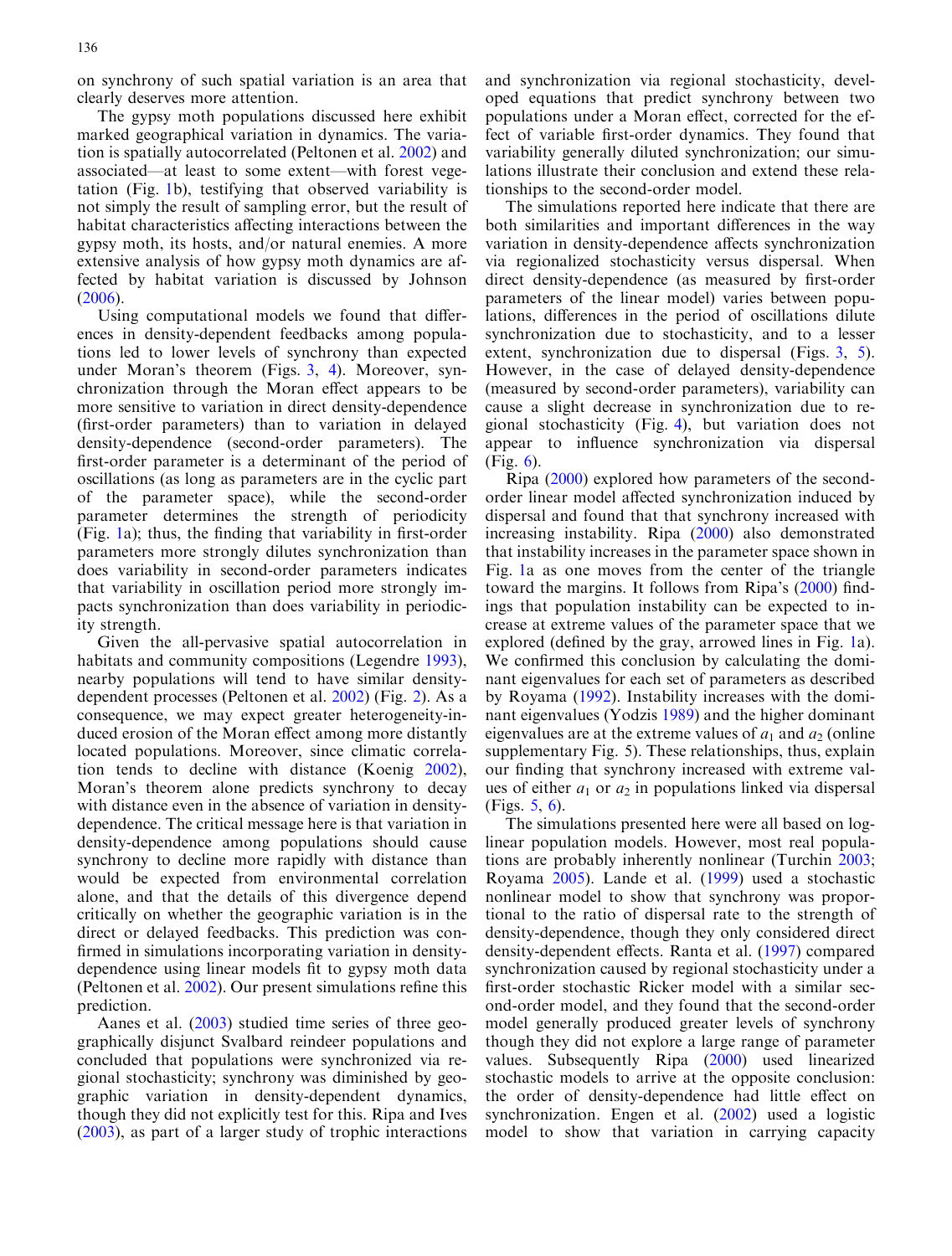<span id="page-6-0"></span>generally diluted synchrony caused by either regional stochasticity or by dispersal.

Royama ([2005](#page-7-0)) recently conducted an extensive analysis of the effect of regional stochasticity on synchronization in another type of non-linear model. Royama's model was based upon the standard secondorder linear model but introduced nonlinearity via a constraint on the net reproductive rate. He found that populations governed by parameter combinations that produce population convergence to equilibrium values tended to exhibit levels of synchrony close to those predicted by Moran ([1953\)](#page-7-0) for linear models. However when his nonlinear model produced oscillating populations, synchrony was greatly diminished or non-existent. While Royama ([2005\)](#page-7-0) did not specifically address variation in density dynamics among populations, he did consider variation among populations in the magnitude of the regionally stochastic effect; such variation can greatly dilute synchronization.

In addition to the linear model described above, we conducted limited simulations using a stochastic nonlinear Ricker-like second-order model. Simulations indicated that both first-order and second-order parameters influenced both oscillation period and the strength of periodicity so it was less obvious how to separate the effect of each. Also, we found the associations between degree of periodicity and degree of synchronization were opposite for first- and second-order parameters. Considering these results, as well as similar studies described from the literature (op. cit.), it would appear that there remains considerable uncertainty about how differing types of density-dependence affect synchronization in nonlinear systems (Grenfell et al. 1998; Bjørnstad 2000). Different approaches to modeling nonlinear population behavior seem to produce contradictory results; the ultimate resolution to this question may necessitate empirical or experimental approaches.

Any comparison of first-order effects with secondorder effects is only relevant if we can ascribe these effects to specific types of biotic interactions. The types of interactions that can cause first-order effects include competition, generalist enemies, resource depletion, etc. The types of interactions leading to second-order effects are perhaps more difficult to identify because they include both specific interactions with a clear time lag (e.g., the numerical response of a specialist predator, maternal effects), as well as a variety of interactions that are more complex (Royama [1992;](#page-7-0) Williams and Liebhold [1995a](#page-7-0)) Thus, while it is easy to document geographical variability in first- and second-order density-dependence from time series, deducing the reasons for this variation requires detailed observation or field experimentation.

In conclusion, the results here demonstrate that geographical variation in density-dependence should be considered when attempting to explain observed patterns of spatial synchrony in field populations. Clearly, synchrony is influenced by the degree of correlation in stochastic effects and by geographical patterns of dispersal. But perhaps more interestingly, the type of density-dependent effects, especially the extent to which they produce periodic behavior, and the manner in which these effects vary geographically, will also influence patterns.

Acknowledgements We thank E. Luzader for technical assistance. Esa Ranta and Jörgen Ripa provided very useful comments on an earlier version of this paper for which we are grateful. This work was supported by United States Department of Agriculture National Research Initiative Grant #2002-35302-12656.

#### References

- Aanes R, Sæther BE, Solberg EJ, Aanes S, Strand O, Øritsland NA (2003) Synchrony in Svalbard reindeer population dynamics. Can J Zool 81:103–110
- Barbour DA (1990) Synchronous fluctuations in spatially separated populations of cyclic forest insects. In: Watt AD, Leather SR, Hunter MD, Kidd NAC (eds) Population dynamics of forest insects. Intercept, Andover, pp 339–346
- Berryman AA (1996) What causes population cycles of forest Lepidoptera? Trends Ecol Evol 11:28–32
- Bjørnstad ON (2000) Cycles and synchrony: two historical 'experiments' and one experience. J Anim Ecol 69:869–873
- Bjørnstad ON, Falck W, Stenseth NC (1995) A geographic gradient in small rodent density fluctuations: a statistical modelling approach. Proc R Soc Lond B Biol Sci 262:127–133
- Bjørnstad ON, Stenseth NC, Saitoh T, Lingjære OC (1998) Mapping the regional transitions to cyclicity in Clethrionomys rufocanus: spectral densities and functional data analysis. Res Popul Ecol 40:77–84
- Bjørnstad ON, Ims RA, Lambin X (1999) Spatial population dynamics: analysing patterns and processes of population synchrony. Trends Ecol Evol 14:427–431
- Blasius B, Stone L (2000) Chaos and phase synchronization in ecological systems. Int J Bifurcat Chaos 11:2361–2380
- Blasius B, Huppert A, Stone L (1999) Complex dynamics and phase synchronization in spatially extended ecological systems. Nature 399:354–359
- Cazelles B, Boudjema G (2001) The Moran effect and phase synchronization in complex spatial community dynamics. Am Nat 157:670–675
- Engen S, Lande R, Sæther BE (2002) Migration and spatiotemporal variation in population dynamics in a heterogeneous environment. Ecology 83:570–579
- Eyre FH (1980) Forest cover types of the United States and Canada. Society of American Foresters, Washington
- Grenfell BT, Wilson K, Finkenstädt BF, Coulson TN, Murray S, Albon SD, Pemberton JM, Clutton-Brock TH, Crawley MJ (1998) Noise and determinism in synchronised sheep dynamics. Nature 394:674–677
- Hanski I, Woiwod IP (1993) Spatial synchrony in the dynamics of moth and aphid populations. J Anim Ecol 62:656–668
- Henttonen H, Hansson L, Saitoh T (1992) Rodent dynamics and community structure: Clethrionomys rufocanus in northern Fennoscandia and Hokkaido. Ann Zool Fenn 29:1–6
- Johnson DM, Liebhold AM, Bjørnstad ON, McManus ML (2005) Circumpolar variation in periodicity and synchrony among gypsy moth populations. J Anim Ecol 74:882–892
- Johnson DM, Liebhold AM, Bjørnstad ON (2006) Geographical variation in the periodicity of gypsy moth outbreaks. Ecography (in press)
- Kendall BE, Prendergast J, Bjørnstad ON (1998) The macroecology of population dynamics: taxonomic and biogeographic patterns in population cycles. Ecol Lett 1:160–164
- Kendall BE, Bjørnstad ON, Bascompte J, Keitt TH, Fagan WF (2000) Dispersal, environmental correlation, and spatial synchrony in population dynamics. Am Nat 155:628–636